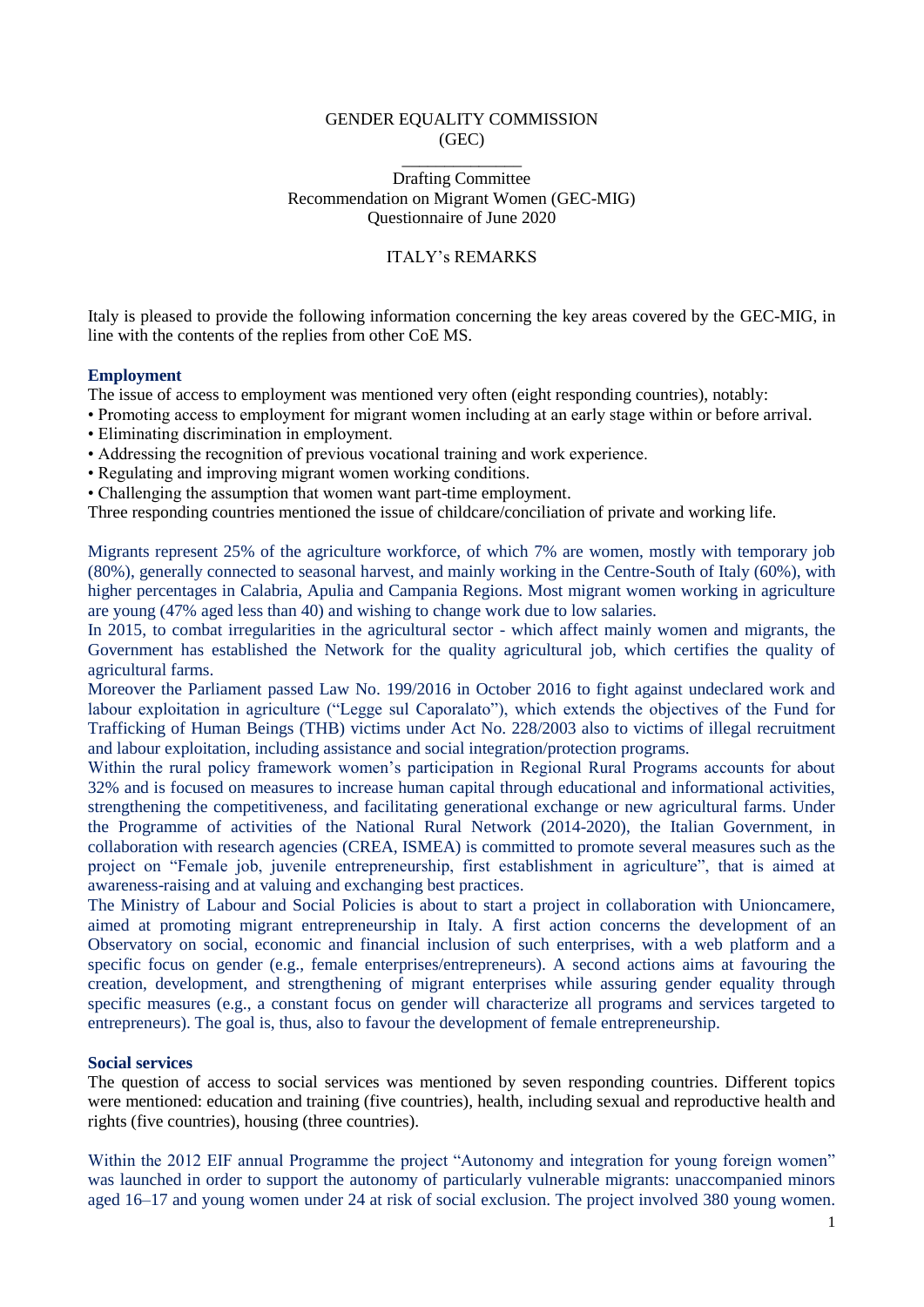Furthermore resources from the European Social Fund have been allocated to facilitate access of migrant women to the labour market.

The project Malaika (concluded in 2014) was financed by ESF and the European Fund for the Integration of TCNs and promoted by the Directorate-General for immigration and integration policies (DGIMM) of the Ministry of Labour and Social Policies. It was centred on the development of innovative models aimed at supporting the autonomy and empowerment of young migrant women, e.g., unaccompanied minors (16-17 years old) and young women (up to 24 years old) at risk of social exclusion. Actions included the development of personalized paths, based on sets of integrated services, aimed at social, education and labour inclusion (including legal assistance, intercultural mediation, psychological support, assistance in the search for a house, job orientation, supporting the access to labour market, skills profiling and skills enhancing). 17 territories were involved across 10 Italian regions. 350 young migrant women were involved in the project. Results related to the replicability of Malaika model include the publication of a handbook concerning the multi-disciplinary approach to the take-in-charge of migrant young women.

# **Trafficking**

The issue of trafficking and the particular vulnerability of migrant women in this respect was mentioned by four respondents, including:

• Preventing trafficking in human beings in the migration process.

• Addressing the factors that put women at higher risk to become victims on their way to the destination country and at refugees' reception centres.

• Improving access to protection facilities.

• Implementation of the relevant provisions of the Council of Europe Convention on Action against Trafficking in Human Beings.

The first National Action Plan against Trafficking in and Serious Exploitation of Human Beings was adopted by the Council of Ministers on 26 February 2016, in line with Legislative Decree No. 24/2014 transposing Directive 2011/36/EU on preventing and combating trafficking in human beings and protecting its victims. The Plan is aimed at identifying multiannual intervention strategies for the prevention and fight against these phenomena, as well as measures aimed at increasing public awareness, social prevention, emergence and social integration of victims.

Within this framework a political and institutional Control Room, chaired by the Undersecretary of State in charge of gender equality, was established. In the SC four ad hoc working groups have been created to work on the THB traditional dimensions of 'Prevention', 'Protection' and 'Cooperation', also covering the relation with the protection system for refugees and asylum seekers. The implementation of the Plan and the results achieved at the national, regional and local level have been monitored through a specific System of Monitoring and Verification.

The NAP reflects a multi-level governance approach encompassing the national level represented by the Department for Equal Opportunities at the Presidency of the Council of Ministers as well as the operational actions developed, performed and managed both at the regional and local level. Indeed many Regions have been involved as Leader Applicants or Partners in the framework of 'Article 18 assistance programmes' funded by the Department along the lines of the ESF Regional Operational Plans (e.g. Piedmont, Friuli Venezia Giulia, Emilia-Romagna, Tuscany, Liguria, Marche, Umbria, Lazio, Campania, Calabria, Apulia, Trentino Alto-Adige). In this role they provided a great support to victims' assistance, implementing professional training, social and employment integration and social inclusion actions according to a 'system actions' approach with the direct involvement of public administrations/institutional actors (Prefectures, Police headquarters, Carabinieri Corps and financial police provincial headquarters, health authorities, district attorney's offices – Procure) and educational institutions, professional associations, trade unions, private stakeholders.

Since the introduction, in 2014, of the new single program of emergence, assistance and social integration aimed at victims of trafficking, the Department for Equal Opportunities has provided for the preparation of special calls for the identification of projects presented by accredited bodies for the implementation of social assistance and integration programs, registered in the second section of the Register of Bodies and Associations that carry out activities in favor of immigrants, established at the Ministry of Labour and Social Policies, giving rise to the Call for Proposals n. 1/2016 (15 million euros) and the n. 2/2017 Call for Proposals (22.5 million euros).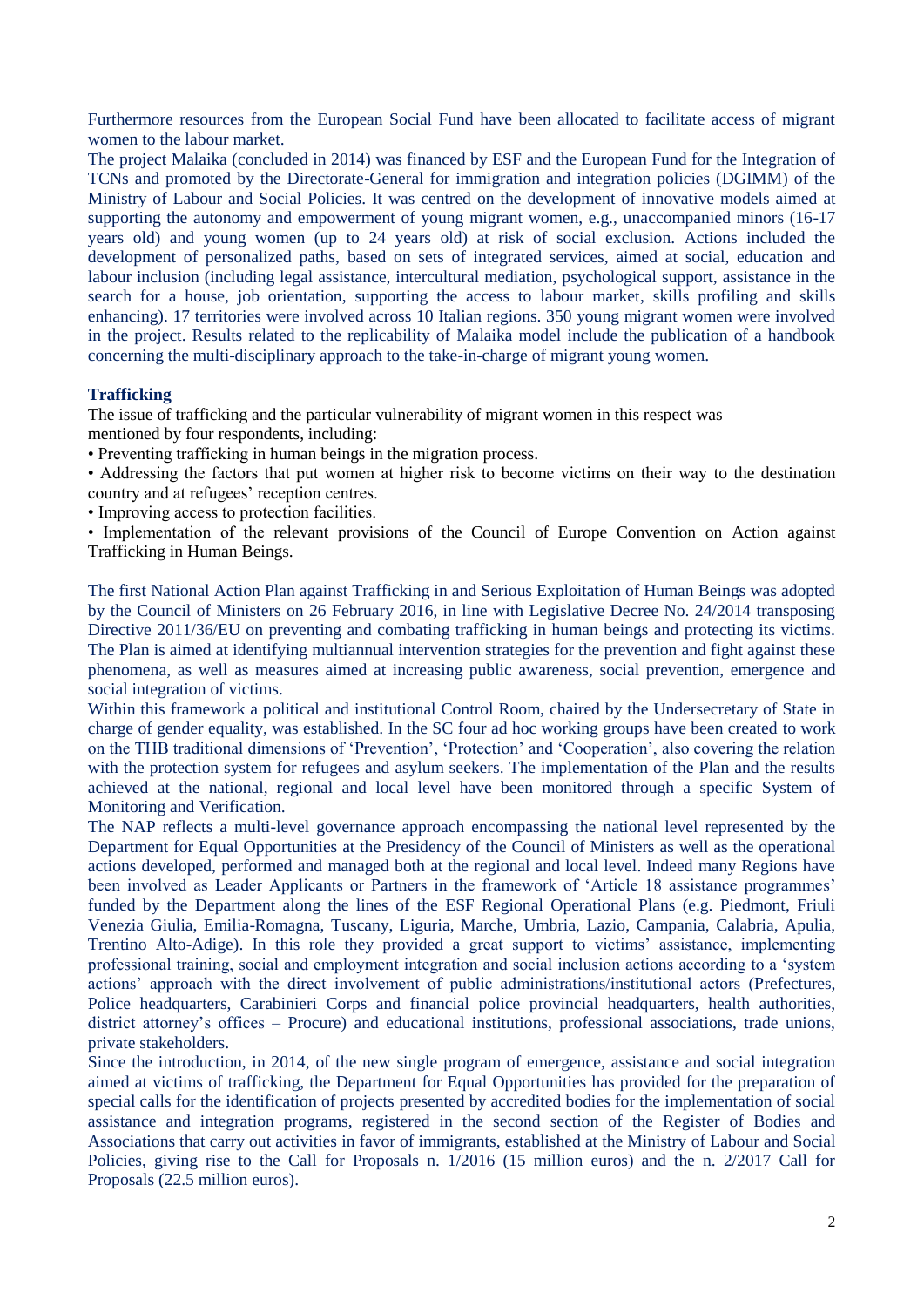The current Government has continued and strengthened the interventions of the single program, increasing the financial resources available. The projects that were started last March 1, following the selection procedure referred to in the Call n. 3/2018, published on 21 December 2018, amount to 24 million euros. The selected projects are 21, corresponding to as many national territorial areas, 11 of which have been proposed by public bodies (Regions and Municipalities) and the remaining 10 by Associations specialized in combating trafficking. The project actions must be completed within the next 15 months and ensure continuity in terms of taking charge of the victims with the activities financed by the previous Call for Proposals. As soon as the process for registering the commitment decree has been completed, it will be possible to proceed with the disbursement of the first tranche of financing to the beneficiaries.

At the beginning of 2019, moreover, the collaboration agreement with the Municipality of Venice was renewed for the management of the anti-trafficking toll-free number (800 290 290). Already envisaged in the previous NAP, the anti-trafficking toll-free number is an important service of first telephone assistance and qualifies as an action system preparatory to interventions on behalf of victims of trafficking and serious exploitation, operating in close connection with the public subjects of the territory and with the projects that implement the unique Program on the territory. The toll-free number is also responsible for the implementation and management of the Computerized System for Collecting Information on the Slab (SIRIT) in collaboration with the Ministries concerned, the Regions and local authorities as well as with the relevant associations in order to monitor the cases treated and the protection and prevention measures for victims' rights, also to allow Italy to fully fulfil the data collection and analysis function required by EU Directive  $36/2011$ .

In support of the Control Room, the Technical Committee operates, appointed with Prime Ministerial Decree of 10 April 2019 and composed of representatives of central and local administrations, law enforcement, third sector bodies involved in the fight against human trafficking and unions. The Committee will have to support the Control room in all its functions, first of all collaborating in the drafting of the new National Anti-trafficking Action Plan 2019-2021.

Italy offers social protection and integration programs and services to victims of trafficking and violence. The associations entitled to offer such programs to victims of trafficking must be enrolled in a specific national Register, held by the Directorate-General for immigration and integration policies of the Ministry of Labour and Social Policies (Art. 52 of Presidential Decree No. 394/1999). At present time, the number of enrolled associations is 164. According to Art. 1, para. 220, of the Law No. 205 of 27 December 2017, social cooperatives that hire with open-ended contracts women victims of gender-based violence are given a contributory reduction for 36 months, with a maximum limit of 350 euros on a monthly basis. To that end, social cooperatives must submit the certification issued by the social services of the municipality of residence or by the anti-violence centers, stating the interested women' situation.

#### **Violence against women**

The issue of violence against women and gender-based violence was included by four respondents, including:

• Reference to the Council of Europe Convention on preventing and combating violence against women and domestic violence (Istanbul Convention) relating to refugee and migrant women.

• Addressing greater vulnerability to violence against women and sexual violence, including for refugees and those affected by humanitarian crises resulting from armed conflict and natural disasters.

• Access of migrant and refugee women and girls to shelters and the challenges arising from issues such as residence conditions

With regard to the issue of violence against women and girls, after the ratification of the Istanbul Convention in 2013, Italy adopted an Extraordinary action plan against sexual and gender-based violence, which established a system of multi-level governance of public policies to combat the phenomenon and support victims, through a total allocation of 40 million euros.

In order to further strengthen and reaffirm its concrete commitment to women, the Italian Government has worked, in collaboration with civil society, on the elaboration of a new National Strategic Plan on male violence against women for the period 2017-2020.

The objective of the Strategic Plan, in its operational dimension, is to provide a comprehensive and multidisciplinary response to the needs of women victims of violence, always ensuring that central and local institutional actors as well as the third sector act in its best interest.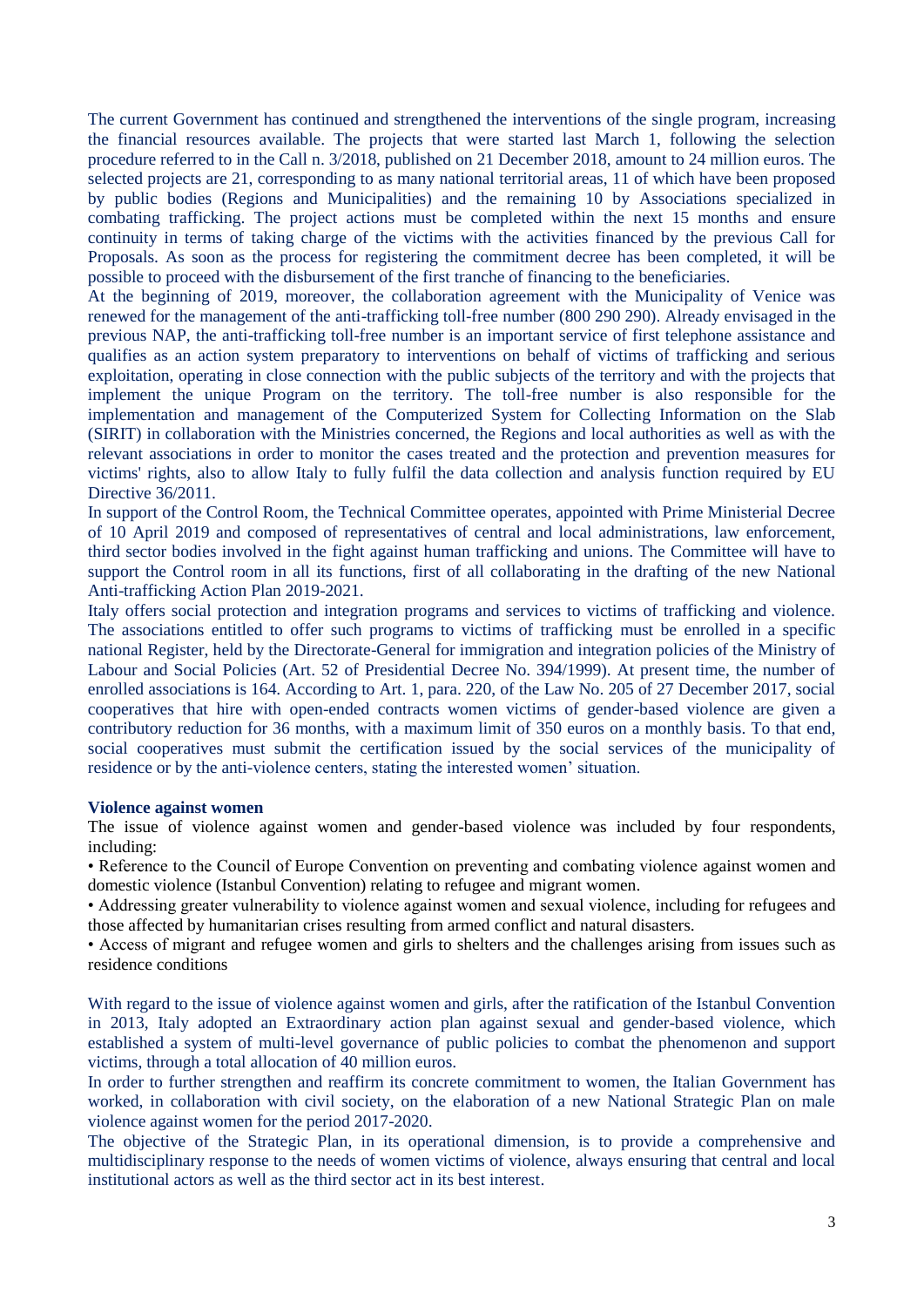The Strategic Plan represents a good practice, in line with the activities carried out and being implemented by the Department for Equal Opportunities of the Presidency of the Council of Ministers, aimed in particular at strengthening the network of support to women beneficiaries of assistance (territorial services, antiviolence centers and shelters), to create an integrated system of collection and processing of data on the phenomena, to raise awareness and inform in a general and targeted way on gender-based violence as well as to educate the younger generations and to train operators who act in support of women who have been the victims of violence.

In synergy with the policies of the European Union and the Council of Europe, transversal to the lines of prevention and protection, it is important to emphasize the value of the Extraordinary National Action Plan action plan as a system of governance of the phenomenon between the different levels of government on the territory and with a total allocation of 40 million euros.

Developed also with the contribution of the civil society associations involved in the fight against violence and of the anti-violence centers with the aim of guaranteeing homogeneous actions on the national territory, the Plan was adopted subject to the agreement of the Unified Conference and acts through a plurality of actions in different areas.

Focusing on the four main axes of prevention, protection, persecution and integrated policies, the plan involves all the competent Public Administrations and provides for:

- Actions aimed at supporting recovery programs for men perpetrators of violence (art. 16 Istanbul Convention);

- Actions aimed at developing an intervention that prevents the reproduction and repetition of violence in Italy against migrant women;

- Taking charge of victims of female genital mutilation;

- Support for feminicide orphans and children victims of direct and assisted violence;

- Initiatives to combat male violence against women perpetrated in the workplace;

- A clear and transparent resource management mechanism;

- A system for monitoring and evaluating the actions implemented and to be carried out by means of specific criteria and indicators, in clear adhesion to the Convention of the Council of Europe on preventing and combating violence against women and domestic violence.

On 24 July 2017, a public notice was issued by the Department for Equal Opportunities for the financing of projects aimed at preventing and combating violence against women, also in implementation of the Istanbul Convention, making available resources amounting to 10 million euros, a public notice to the purpose of promoting and supporting a series of project interventions, including those of an innovative nature, aimed at improving the implementation of all the obligations arising from the Istanbul Convention by strengthening the intervention capacities of general and specialized services and the wider involvement of possible beneficiaries on the issues of violence.

Specifically, the projects that can be financed pertain to the following lines of intervention:

A. projects aimed at improving the capacity to take charge and protect migrant women, including refugee women;

B. projects aimed at improving the methods of employment of women victims of violence;

C. supporting projects for women and those who identify themselves as female prisoners who have suffered violence and awareness-raising actions on the issue of violence specific to the context of penitentiary institutions;

D. treatment programs for abusive men;

E. innovative projects of support and protection of women also subjected to the so called 'economic' violence;

F. communication projects aimed at raising awareness and territorial prevention of gender violence, as well as education projects concerning cultural, artistic and sporting activities, to promote changes in socio-cultural behavior, eliminating prejudices, customs, traditions and any other practice based on stereotyped models of the roles of women and men.

The parties admitted to are proceeding to transmit all the documentation useful for the purposes of the liquidation of the payment tranche. The activities of most of the project proposals related to the different lines of intervention have already started.

By decree of the Department for Equal Opportunities, a Monitoring Committee was set up for detailed analysis, also through on-site interventions, of the activities carried out by each beneficiary, in order to verify their correspondence to what is described in the project proposals admitted to financing.